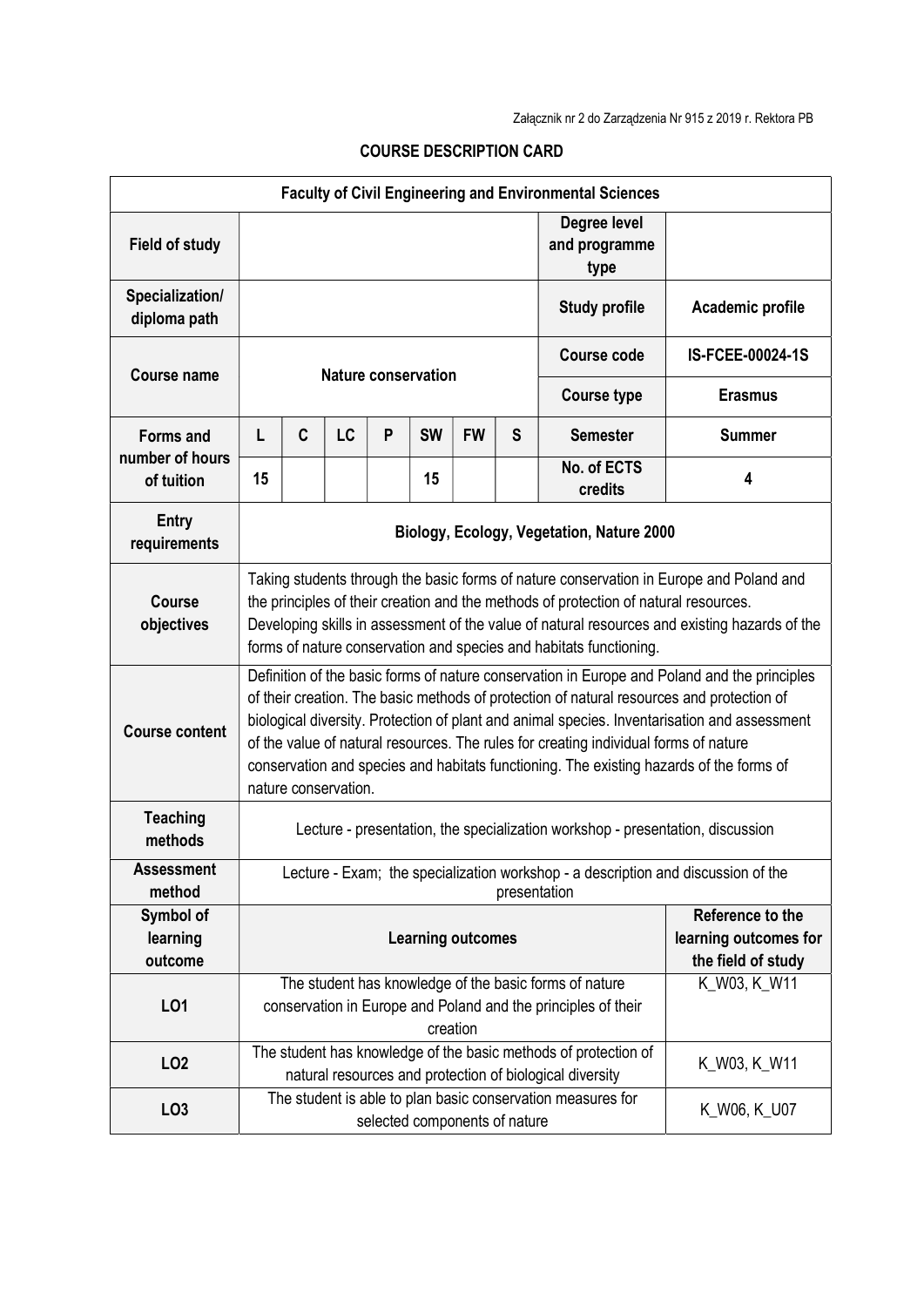|                                                                         | The student is able to make field studies on selected components                                                                                                            |                                       |               |  |  |  |  |  |
|-------------------------------------------------------------------------|-----------------------------------------------------------------------------------------------------------------------------------------------------------------------------|---------------------------------------|---------------|--|--|--|--|--|
| <b>LO4</b>                                                              | of natural environment and to estimate the ecological values of                                                                                                             | K_W06, K_U07                          |               |  |  |  |  |  |
|                                                                         | protected areas                                                                                                                                                             |                                       |               |  |  |  |  |  |
|                                                                         | The student recognizes and understands the relationship between                                                                                                             |                                       | K_W05, K_W18, |  |  |  |  |  |
| LO <sub>5</sub>                                                         | the value of natural resources and the existing hazards of the                                                                                                              |                                       | K_U18, K_U22  |  |  |  |  |  |
|                                                                         | forms of nature conservation                                                                                                                                                |                                       |               |  |  |  |  |  |
| LO <sub>6</sub>                                                         | student can prepare documentation for low protection of selected<br>natural resources                                                                                       |                                       | K_U05, K_U07  |  |  |  |  |  |
| Symbol of                                                               |                                                                                                                                                                             | Type of tuition during                |               |  |  |  |  |  |
| learning                                                                | Methods of assessing the learning outcomes                                                                                                                                  | which the outcome is                  |               |  |  |  |  |  |
| outcome                                                                 |                                                                                                                                                                             | assessed                              |               |  |  |  |  |  |
|                                                                         | tests on lecture content, student's reports, discussion, description                                                                                                        | lecture, presentation                 |               |  |  |  |  |  |
| LO1                                                                     | of presentation                                                                                                                                                             | consultation                          |               |  |  |  |  |  |
|                                                                         | evaluating the student's reports and preparation for the classes,                                                                                                           | lecture, presentation                 |               |  |  |  |  |  |
| LO <sub>2</sub>                                                         | tests on lecture content, discussion, description of presentation                                                                                                           | consultation                          |               |  |  |  |  |  |
| LO <sub>3</sub>                                                         | evaluating the student's reports and preparation for the classes,                                                                                                           | lecture, presentation<br>consultation |               |  |  |  |  |  |
|                                                                         | tests on lecture content, discussion, description of presentation                                                                                                           |                                       |               |  |  |  |  |  |
| <b>LO4</b>                                                              | tests on lecture content, student's reports, discussion, description                                                                                                        | lecture, presentation                 |               |  |  |  |  |  |
|                                                                         | of presentation                                                                                                                                                             | consultation                          |               |  |  |  |  |  |
| LO <sub>5</sub>                                                         | evaluating the student's reports and preparation for the classes,                                                                                                           | presentation                          |               |  |  |  |  |  |
|                                                                         | discussion, description of presentation                                                                                                                                     |                                       |               |  |  |  |  |  |
| LO <sub>6</sub>                                                         | discussion, description of presentation<br>presentation                                                                                                                     |                                       |               |  |  |  |  |  |
|                                                                         | No. of hours                                                                                                                                                                |                                       |               |  |  |  |  |  |
|                                                                         | lecture attendance                                                                                                                                                          | 15                                    |               |  |  |  |  |  |
|                                                                         | participation in classes, in presentation                                                                                                                                   | 15                                    |               |  |  |  |  |  |
|                                                                         | participation in student-teacher sessions related to the class/                                                                                                             | 10                                    |               |  |  |  |  |  |
|                                                                         | presentation                                                                                                                                                                |                                       |               |  |  |  |  |  |
| <b>Calculation</b>                                                      | preparation for classes, presentation                                                                                                                                       | 15                                    |               |  |  |  |  |  |
|                                                                         | work on presentation, reports, etc                                                                                                                                          | 15                                    |               |  |  |  |  |  |
|                                                                         | implementation of presentation tasks                                                                                                                                        | 15                                    |               |  |  |  |  |  |
|                                                                         | preparation and participation in exams<br><b>TOTAL:</b>                                                                                                                     | 10<br>95                              |               |  |  |  |  |  |
|                                                                         |                                                                                                                                                                             |                                       |               |  |  |  |  |  |
|                                                                         | <b>HOURS</b>                                                                                                                                                                | No. of<br><b>ECTS</b><br>credits      |               |  |  |  |  |  |
| Student workload – activities that require direct teacher participation | 50                                                                                                                                                                          | $\mathbf{2}$                          |               |  |  |  |  |  |
|                                                                         | 45                                                                                                                                                                          | $\mathbf 2$                           |               |  |  |  |  |  |
|                                                                         | 1) Primack R.B: A primer of conservation biology. Sinauer Associates, 2008. 2) Symonides                                                                                    |                                       |               |  |  |  |  |  |
|                                                                         |                                                                                                                                                                             |                                       |               |  |  |  |  |  |
|                                                                         | E.: Nature conservation. Wyd. Uniwersytetu Warszawskiego, Warszawa, 2014. 3) Pullin                                                                                         |                                       |               |  |  |  |  |  |
| <b>Basic references</b>                                                 | A.S.: Biological foundations of nature conservation. Wyd. Naukowe PWN, Warszawa, 2013.                                                                                      |                                       |               |  |  |  |  |  |
|                                                                         | 4) Weiner J.: Biosphere life and evolution. PWN, Warszawa, 2008.                                                                                                            |                                       |               |  |  |  |  |  |
|                                                                         | 1) Obidziński A. (ed.): Inventarisation and valorisation of the natural resources. Wyd. SGGW,                                                                               |                                       |               |  |  |  |  |  |
| <b>Supplementary</b><br>references                                      | Warszawa, 2017. 2) Pawlaczyk P. & Jermaczek A.: A guide to local nature conservation.<br>Wyd. Klubu Przyr., Świebodzin, 2009. 3) Yearbook of Environmental Protection. GUS, |                                       |               |  |  |  |  |  |